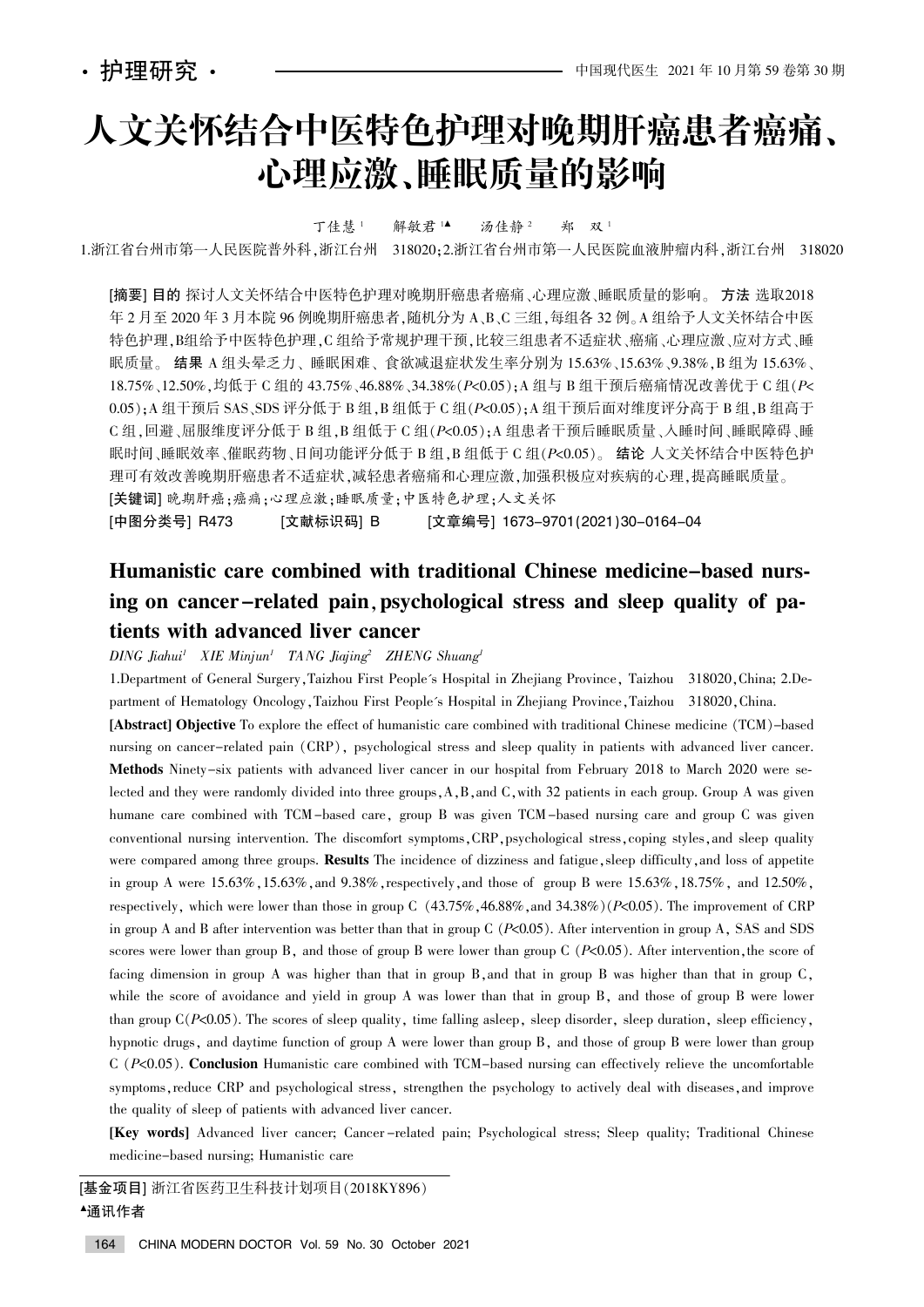我国作为肝癌高发国家,肝癌发病率占全球 40%~ 45%,据统计每年约有 20 余万人死于肝癌[1]。肝区疼 痛是原发性晚期肝癌患者最主要的症状,严重影响患 者生活质量水平,从生理、心理、精神等多个层面困扰 患者。临床上由于患者自身需求和疾病治疗的需求, 将缓解症状、减轻疼痛作为原发性肝癌晚期患者治疗 的重点<sup>[2]</sup>。中医学认为,癌痛是由于人体正气虚弱,外 邪热毒内侵,痰疲相结,阻塞经脉,不通则痛。为了提 高护理干预效果,临床对于晚期癌症患者常将中医镇 痛原则与方法运用其护理工作中,灵活应用穴位按压、 敷贴、针刺、艾灸、推拿等方法,与西医镇痛治疗共同 发挥作用。人文关怀是关爱、关照患者行为、情感的 一种护理理念,也是提高护理质量的重要方式。本研 究将人文关怀、中医特色护理二者结合应用于晚期肝 癌患者的护理工作中,旨在为临床该类患者的护理提 供参考,现报道如下。

#### 1 资料与方法

#### 1.1 一般资料

选取 2018 年 2 月至 2020 年 3 月本院 96 例晚期 肝癌患者,将其随机分为 A、B、C 三组,每组各 32 例。 A 组男 19 例, 女 13 例: 年龄 42~78 岁, 平均(68.73± 7.73)岁;临床分期: Ⅲ期 15 例, Ⅳ期 17 例。B 组男 20 例, 女 12 例; 年龄 41~79 岁, 平均(68.96±7.05) 岁; 临 床分期: Ⅲ期 16 例, Ⅳ期 16 例。C 组男 19 例, 女 13 例:年龄 40~79 岁,平均(68.71±6.64)岁;临床分期:Ⅲ 期 17 例, IV期 15 例。三组患者一般资料比较, 差异有 统计学意义 $(P>0.05)$ ,具有可比性。

1.2 纳入与排除标准

1.2.1 纳入标准 ①经影像学、实验室病理检测,符合 晚期肝癌诊断标准[4];②预计生存期>2个月;③患者 了解并清楚自身病情状态;4意识清醒,能配合护理 人员的指导:5经医院医学伦理委员会批准,患者家 属知情同意。

1.2.2 排除标准 ①合并精神病史者: ②合并其他恶性 肿瘤者;3合并其他免疫系统、血液系统、器质性疾病 者; 4不愿配合本研究的患者及其家属。

1.3 方法

C组给予常规护理干预,B 组在常规护理干预的 基础上给予中医特色护理,A 组在常规护理的基础上 给予人文关怀结合中医特色护理。

1.3.1 常规护理干预 患者入院后进行健康教育,嘱咐 患者饮食以清淡营养为主,忌吸烟饮酒,遵医嘱给药, 遵循世界卫生组织提出的癌痛止痛疗法,按照"三阶 梯止痛"原则给药,按止痛药物的有效止痛时间间隔 给药,按时给药而不是按需给药,密切观察患者服药 后不良反应。对癌痛明显与心理敏感的患者进行有效 的心理疏导,耐心解答患者疑问。

1.3.2 中医特色护理 ①穴位按摩:以肝俞、期门为主 穴,足三里、脐周全息穴为配穴,通过点、按、压、揉、 滚、推、一指禅等手法,进行按摩,力量从轻到重,做到 柔和有力, 以患者稍感酸胀为佳, 30 min/次, 2 次/d。 ②穴位敷贴:选择自制大黄敷贴方,取生大黄粉 8 g, 加入等量白醋, 制成 3 cm×3 cm 大小, 厚度为 0.3 cm 的药饼,穴位选择中都、期门、章门、中脘、肝俞、阿是 穴等,局部清洁消毒后进行敷贴,敷贴结束后使用无 菌敷料覆盖,每 24 小时更换 1 次药物,做好保暖工作, 密切观察患者是否出现局部瘙痒、红肿现象, 3 次/周, 持续 1 个月。③隔盐灸:取 100 g 直径 0.5 mm 左右的 粗盐于 5 g 艾绒相互混合, 再取 400 g 直径 0.5~0.9 cm 的大颗粒盐,与之混匀,以全棉药袋封装,备用,用微 波炉加热 2~3 min,控制温度为 40℃~50℃,置于中脘 穴 30 min, 药袋变冷需重复加热, 3 次/周, 持续 1 个月。 1.3.3 人文关怀 ①以患者为中心制订人文护理方 案. 对护理人员语言和工作礼仪进行规范化的培训: ②定期与患者进行交流,注意观察患者言语、态度、行 为,对其发生的改变进行详细记录,与患者沟通后,与 长期陪护的家属进行交谈,了解患者日常行为与意 识,针对后续可能发展为负性情绪的征兆,积极予以 引导、疏导,辅助其释放内心情绪;3保证病房清洁卫 生,营造舒适、温馨的住院环境;4通过沟通与患者建 立相互信任的友好关系,以专业的知识,通过临床积 极案例鼓励患者,帮助其建立信心,让患者感受到温 暖:5根据患者受教育程度及对疾病的了解程度,制 订个性化的宣教内容,提高患者对疾病的认知,自觉 配合治疗,提高医嘱依从性。

1.4 观察指标及评价标准

1.4.1 不适症状 比较三组患者不适症状发生情况。

1.4.2 癌痛 比较三组患者干预前与干预后 1 个月癌 痛改善情况,通过主诉疼痛程度分级法的评价患者疼 痛程度,将疼痛分为 0、Ⅰ、Ⅱ、Ⅲ四个级别。 0 级代表 无痛: I 级代表有疼痛但尚可忍受, 患者可进行正常 生活,睡眠不受明显影响: Ⅱ级:患者可感受到不能忍 受的明显疼痛,服用药物后疼痛缓解,但正常生活和 睡眠均受到影响;Ⅲ级:患者疼痛剧烈,坐立不安,无 法忍受,服用药物后疼痛仍未能缓解,其正常的生活 和睡眠受到严重影响。

1.4.3 心理应激 使用焦虑自评量表(SAS)<sup>6]</sup>与抑郁自 评量表(SDS)<sup>[7]</sup>评价患者干预前与干预后 1 个月焦虑 与抑郁程度,量表包含 20 个条目,采用 1~4 分计分,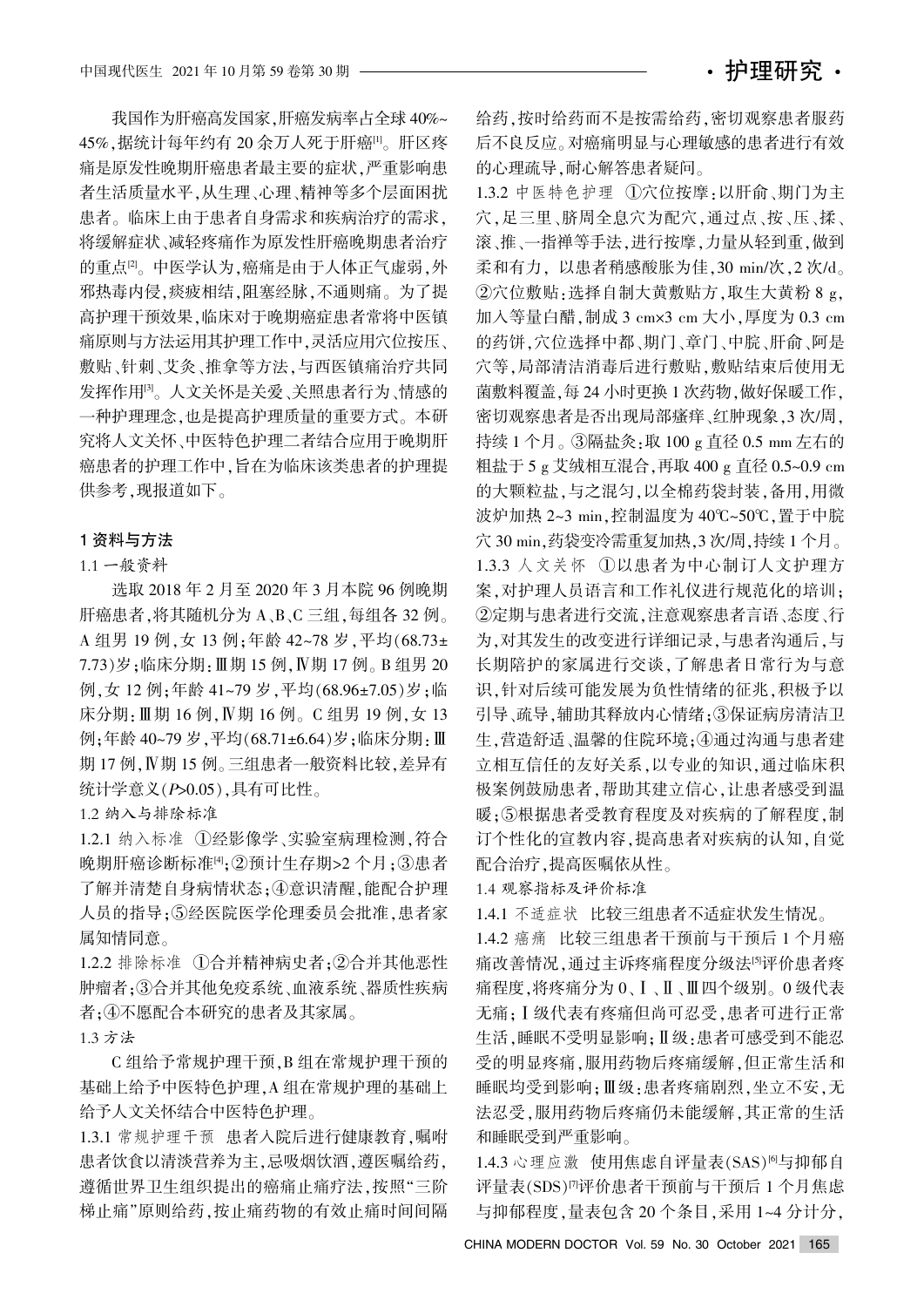| 表:<br>三组不适症状情况比较[n(%)] |    |           |                |                |                |          |  |  |  |
|------------------------|----|-----------|----------------|----------------|----------------|----------|--|--|--|
| 组别                     | n  | 恶心呕吐      | 头晕乏力           | 睡眠困难           | 食欲减退           | 腰酸背痛     |  |  |  |
| A 组                    | 32 | 5(15.63)  | $5(15.63)^{0}$ | $5(15.63)^{0}$ | $3(9.38)^{0}$  | 4(12.50) |  |  |  |
| B组                     |    | 5(15.63)  | $5(15.63)^{0}$ | $6(18.75)^{0}$ | $4(12.50)^{0}$ | 5(15.63) |  |  |  |
| C组                     | 32 | 10(31.25) | 14(43.75)      | 15(46.88)      | 11(34.38)      | 8(25.00) |  |  |  |

注:与 C 组比较, ${}^{0}P<0.05$ 

| 表 2<br>三组癌痛情况比较 $[n(\%)]$ |                  |     |         |          |                 |           |           |           |                |  |
|---------------------------|------------------|-----|---------|----------|-----------------|-----------|-----------|-----------|----------------|--|
| 组别                        |                  | 0 级 |         | 级        |                 | Ⅱ级        |           | Ⅲ级        |                |  |
|                           | $\boldsymbol{n}$ | 干预前 | 干预后     | 干预前      | 干预后             | 干预前       | 干预后       | 干预前       | 干预后            |  |
| A 组                       | 32               |     | 2(6.25) | 6(18.75) | $19(59.38)^{0}$ | 12(37.50) | 7(21.88)  | 14(43.75) | $4(12.50)^{0}$ |  |
| B 组                       | 32               |     | 1(3.13) | 5(15.63) | $18(56.25)^{0}$ | 12(37.50) | 8(25.00)  | 16(50.00) | $4(12.50)^{0}$ |  |
| C组                        | 32               |     |         | 7(21.88) | 9(28.13)        | 11(34.38) | 12(37.50) | 14(43.75) | 11(34.38)      |  |
|                           |                  |     |         |          |                 |           |           |           |                |  |

注:与 C 组比较, ${}^{0}P<0.05$ 

表 3 三组负面情绪比较 $(\bar{x}$ ±s,分)

|     |                  |                  | SAS                             | <b>SDS</b>       |                                 |  |
|-----|------------------|------------------|---------------------------------|------------------|---------------------------------|--|
| 组别  | $\boldsymbol{n}$ | 干预前              | 干预后                             | 干预前              | 干预后                             |  |
| A 组 | 32               | $54.91 \pm 5.66$ | $37.50 \pm 4.14 \times 10^{20}$ | $58.20 \pm 5.08$ | $42.18 \pm 4.27$ <sup>023</sup> |  |
| B组  | 32               | $55.70\pm4.83$   | $41.20 \pm 5.09$ <sup>02</sup>  | $57.80 \pm 5.77$ | $45.23 \pm 4.65$ <sup>02</sup>  |  |
| C 组 | 32               | $55.41 \pm 4.26$ | $46.51 \pm 4.01$ <sup>(0)</sup> | $58.42 \pm 5.40$ | $52.13 \pm 5.28$ <sup>①</sup>   |  |
|     |                  |                  |                                 |                  |                                 |  |

注: 与干预前比较,  ${}^{0}P<0.05$ ; 与 C 组比较,  ${}^{0}P<0.05$ ; 与 B 组比较,  ${}^{0}P<0.05$ 

总分=量表得分×1.25.SAS≥50 分代表焦虑.SDS≥53 分代表抑郁,得分越高表示焦虑与抑郁越严重。

1.4.4 应对方式 采用医学应对方式(MCMQ)量表<sup>图</sup>评 估干预前与干预后 1 个月患者应对方式评分,该量表 包括面对、回避、屈服 3 个维度, 共 20 个条目, 采用 1~4 分计分, 得分越高表示该项倾向性越强。

1.4.5 睡眠质量 采用匹兹堡睡眠质量指数(PSOI)<sup>[9]</sup>于 干预前与干预后 1 个月进行评价, 该量表共 7 个部 分,包括主观质量、入睡时间、睡眠时间、睡眠效率、睡 眠障碍、安眠药物使用、日间功能,每个部分按 0~3 分 计,总分 0~21 分,分数越高表示质量越差,>7 分代表 存在睡眠质量问题, < 7 分代表睡眠质量较好。 1.5 统计学方法

采用 SPSS 21.0 统计学软件进行数据分析, 符合独 立、正态分布、方差齐的计量资料以均数±标准差(x±s) 表示,多组间比较采用 F 检验, 组间比较采用独立样 本  $t$  检验,  $P$ <0.05 为差异有统计学意义。

### 2 结果

2.1 三组不适症状情况比较

A 组头晕乏力、睡眠困难、食欲减退症状发生率 分别为 15.63%、15.63%、9.38%, B 组为 15.63%、18.75%。 12.50%, 均低于 C 组的 43.75%、46.88%、34.38%, 差 异有统计学意义 $(P< 0.05)$ ; A 组与 B 组不适症状发生 率比较,差异无统计学意义 $(P>0.05)$ 。见表  $1$ 。

2.2 三组癌痛情况比较

三组干预前癌痛情况比较,差异无统计学意义  $(P>0.05)$ ; A 组与 B 组干预后癌痛情况改善优于 C 组,

差异有统计学意义 $(P < 0.05)$ : A 组与 B 组干预后癌痛 情况比较,差异无统计学意义(P>0.05)。见表 2。

2.3 三组负面情绪比较

三组干预前 SAS、SDS 评分比较,差异无统计学 意义 $( P > 0.05 )$ : 三组患者干预后 SAS、SDS 评分较干 预前降低,且 A 组低于 B 组,B 组低于 C 组,差异有 统计学意义 $(P<0.05)$ 。见表 3。

2.4 三组应对方式比较

三组干预前应对方式 MCMO 评分比较,差异无 统计学意义(P>0.05);三组干预后面对维度评分较干 预前升高,且 A 组高于 B 组, B 组高于 C 组, 差异有 统计学意义(P<0.05);三组干预后回避、屈服维度评 分较干预前降低,且 A 组低于 B 组,B 组低于 C 组,差 异有统计学意义 ( $P<0.05$ )。见表 4。

2.5 三组睡眠质量比较

两组患者干预前睡眠质量比较, 差异无统计学意 义(P>0.05);A 组患者干预后睡眠质量、入睡时间、睡 眠时间、睡眠障碍、睡眠效率、催眠药物、日间功能评 分低于 B 组, B 组低于 C 组, 差异有统计学意义 (P<  $(0.05)$ 。见表 5。

## 3 讨论

肝癌发病初期无明显症状,不易诊断,确诊时往 往已为晚期,错过了最佳治疗时间,不仅给患者身体 带来巨大痛苦,也加重了患者心理负担。 癌痛是癌症患 者常见并发症,产生的剧烈疼痛严重影响患者心理状 态,使其产生强烈的焦虑不安情绪,影响生存质量[10-11]。 肝癌晚期癌痛程度会进一步加重,与此同时治疗过程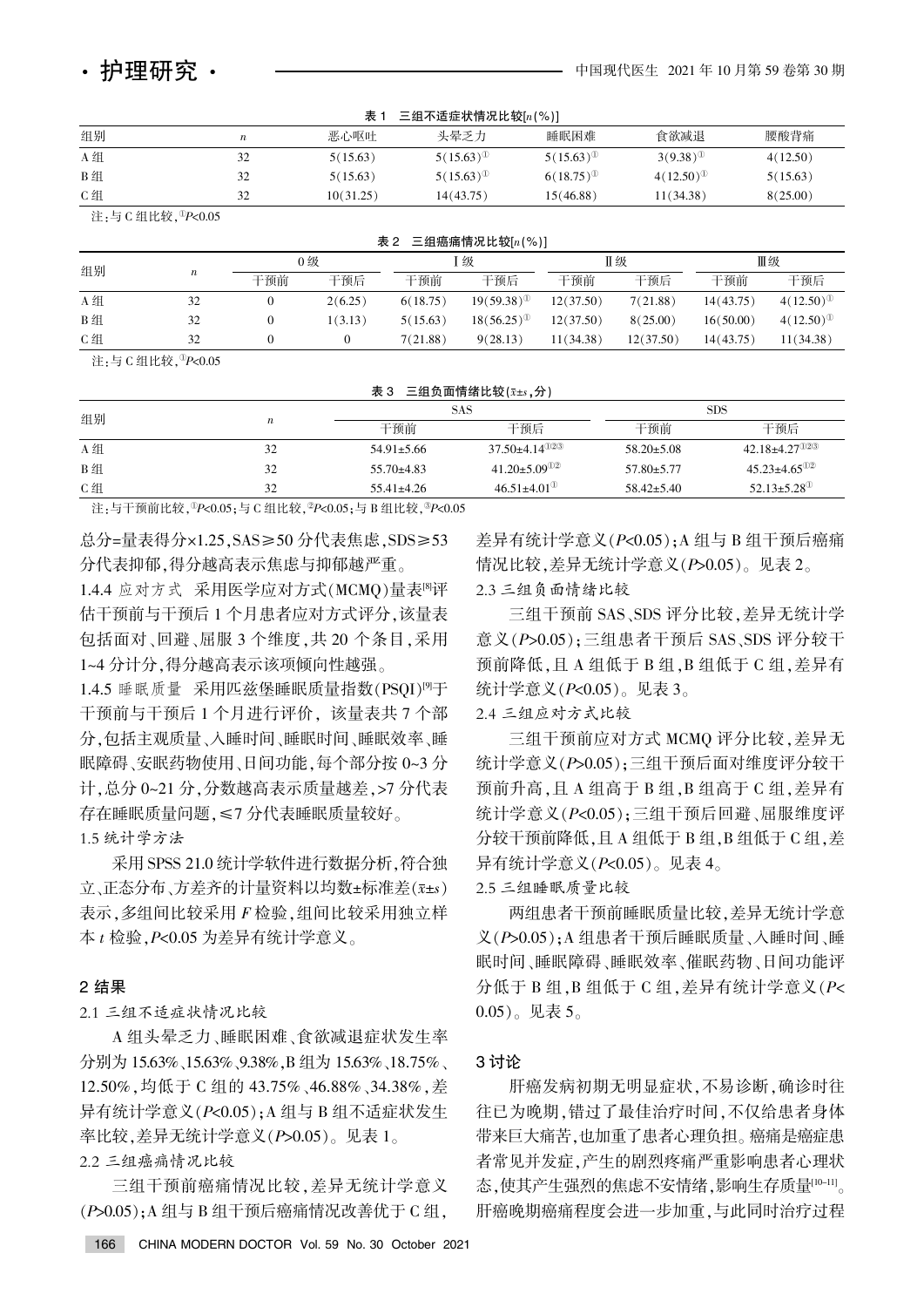C 组

32

|                                                                              |                  |                  |                                | <b>18 T</b>                                         |                                |                                |                                 |                                |                                |  |
|------------------------------------------------------------------------------|------------------|------------------|--------------------------------|-----------------------------------------------------|--------------------------------|--------------------------------|---------------------------------|--------------------------------|--------------------------------|--|
| 组别                                                                           |                  |                  |                                | 面对                                                  |                                | 回避                             |                                 | 屈服                             |                                |  |
|                                                                              |                  | $\boldsymbol{n}$ | 干预前                            | 干预后                                                 |                                | 干预前                            | 干预后                             | 干预前                            | 干预后                            |  |
| A组                                                                           |                  | 32               |                                | $23.41 \pm 2.07$ <sup>023</sup><br>$18.26 \pm 2.04$ |                                | $16.66 \pm 2.05$               | $12.89 \pm 1.29$ <sup>023</sup> | $8.93 \pm 1.04$                | $6.84 \pm 1.20$ <sup>023</sup> |  |
| B组                                                                           |                  | 32               | $18.13 \pm 2.17$               | $21.91 \pm 1.95$ <sup>02</sup>                      |                                | $16.59 \pm 2.18$               | $13.95 \pm 1.40$ <sup>02</sup>  | $8.97 \pm 1.19$                | $7.58 \pm 0.95$ <sup>02</sup>  |  |
| C组                                                                           |                  | 32               | $18.19 \pm 2.23$               | $20.16 \pm 1.73$ <sup>00</sup>                      |                                | $16.74 \pm 1.95$               | $15.02 \pm 1.73$ <sup>(1)</sup> | $8.90 \pm 1.14$                | $8.24 \pm 0.86$ <sup>(1)</sup> |  |
| 注:与干预前比较, ${}^{0}P<0.05$ ; 与 C 组比较, ${}^{0}P<0.05$ ; 与 B 组比较, ${}^{0}P<0.05$ |                  |                  |                                |                                                     |                                |                                |                                 |                                |                                |  |
| 表 5 三组睡眠质量评分比较(x+s,分)                                                        |                  |                  |                                |                                                     |                                |                                |                                 |                                |                                |  |
| 组别                                                                           | $\boldsymbol{n}$ | 时间               | 睡眠质量                           | 入睡时间                                                | 睡眠时间                           | 睡眠障碍                           | 睡眠效率                            | 催眠药物                           | 日间功能                           |  |
| A组                                                                           | 32               | 干预前              | $1.94 \pm 0.47$                | $2.41 \pm 0.68$                                     | $1.75 \pm 0.30$                | $1.81 \pm 0.58$                | $1.54 \pm 0.37$                 | $1.04 \pm 0.18$                | $2.48 \pm 0.65$                |  |
|                                                                              |                  | 干预后              | $0.80 \pm 0.15$ <sup>023</sup> | $1.02 \pm 0.29$ <sup>023</sup>                      | $0.86 \pm 0.15$ <sup>023</sup> | $0.95 \pm 0.24$ <sup>023</sup> | $0.74 \pm 0.16$ <sup>023</sup>  | $0.59 \pm 0.10$ <sup>023</sup> | $1.18 \pm 0.28$ <sup>023</sup> |  |
| B组                                                                           | 32               | 干预前              | $1.92 \pm 0.38$                | $2.37 \pm 0.54$                                     | $1.71 \pm 0.42$                | $1.85 \pm 0.53$                | $1.59 \pm 0.40$                 | $1.09 \pm 0.19$                | $2.51 \pm 0.68$                |  |

 $1.05 \pm 0.20$ <sup> $02$ </sup>  $1.69 \pm 0.36$  $1.38 \pm 0.24$ <sup>①</sup>  $1.21 \pm 0.17$ <sup>02</sup>  $1.84 \pm 0.50$  $1.43 \pm 0.19$ <sup>①</sup>

主无 三组应对方式比较低症 公

注:与干预前比较,  ${}^{0}P<0.05$ ; 与 C 组比较,  ${}^{0}P<0.05$ ; 与 B 组比较,  ${}^{0}P<0.05$ 

 $1.25 \pm 0.30$ <sup>12</sup>  $1.97 \pm 0.40$  $1.64 \pm 0.32$ <sup>①</sup>

 $1.42 \pm 0.29$ <sup> $02$ </sup>  $2.44 \pm 0.71$  $1.84 \pm 0.36$ <sup>①</sup>

干预后 干预前 干预后

中使用的药物也会带来一定的不良反应,患者极易出 现抑郁、焦虑、恐惧情绪,这些负面情绪对患者的治疗 产生负面作用,形成恶性循环[12-13]。

中医护理是指在中医基本理论指导下的护理工 作,充分借鉴中医药理论实践,对癌痛患者进行中药 内服、外用、针刺、按摩、饮食、情志调节等多种护理干 预,与西医护理模式相比,更具人性化,配合三阶梯止 痛治疗,切实为患者减轻疼痛[14-15]。人文关怀重点在于 关怀。临床大量研究表明[11]、关怀可以使人感受到快乐 和希望,促进健康,对于癌症患者,还能有效提高其社 会应对能力。其次,护理实践对象为患者,护理过程中 强化患者生理心理全方位护理,体现出对患者的重视, 与患者建立信任关系,给予最大程度的关怀,让患者能 够敞开心扉,真实表露内心,防止负性情绪的发生[16-17]。

本研究实施中医特色护理的患者头晕乏力、食欲 减退、睡眠困难症状发生率低于常规护理,胡珊等[18] 研究结果支持本研究结论,三组癌痛情况比较,A 组 与 B 组疼痛改善明显优于 C 组。中医特色护理通过 穴位按摩、穴位敷贴、隔盐灸对患者进行干预,其中穴 位按摩疏通经络,平衡阴阳,调和气血,通络止痛。现 代医学认为, 穴位按摩可增加脑内啡肽的分泌, 抑制 束旁核与脊髓背角兴奋镇痛系统,提高机体疼痛阈值, 发挥镇痛作用。穴位敷贴通过敷贴特定穴位,使药物 直达病灶部位,调节机体经络气血,平衡阴阳气血,与 阿片类药物联合应用可增强镇痛效果[18]。隔盐灸产生 的热量具有较高的穿透能力,经人体吸收后,可有效 促进血管的扩张,改善血液循环,和中降逆,调节胃肠<sup>[9]</sup>。 比较三组患者应激反应和疾病应对方式, B 组患者由 于疼痛减轻,不适症状发生率低于 C 组,其干预后心 理状态优于 C 组。此外,本研究中 A 组焦虑抑郁状态 改善优于 B 组与 C 组,患者更趋向于以积极的正面态

度对待疾病,人文关怀重视患者心理需求,帮助患者 正确认识疾病,主动为患者解除疑虑与困扰,从精神 和情感上给予支持,提高患者信心。吴丽娜等[20]研究结 果表明,中医特色护理可有效缓解癌症晚期疼痛,降 低负性情绪,提高睡眠质量,本研究结果与其一致。中 医特色护理调和气血、镇痛安神,并辅以人文关怀,改 善患者心理状态,提高睡眠质量。

 $0.91 \pm 0.15$ <sup>0.2</sup>  $1.57 \pm 0.38$  $1.14 \pm 0.14$ <sup>①</sup>  $0.72 \pm 0.16$ <sup> $02$ </sup>  $1.07 \pm 0.16$  $0.90 \pm 0.13$ <sup>®</sup>

护理研究・

 $1.45 \pm 0.41$ <sup> $02$ </sup>  $2.53 \pm 0.46$  $1.71 \pm 0.35$ <sup>®</sup>

综上所述,人文关怀结合中医特色护理可有效改 善晚期肝癌患者不适症状,减轻患者癌痛和心理应 激,加强积极应对疾病的心理,提高睡眠质量,临床中 值得进一步推广应用,造福于广大癌性疼痛患者。

#### [参考文献]

- [1] 刘磊,韩文豪,陈涛,等.晚期肝癌患者血清转化生长因 子 β1 在肝动脉化疗栓塞术前后变化及对预后的意义[J]. 中国普通外科杂志, 2018, 27(1): 94-100.
- [2] Edwards Z, Bennett MI, Blenkinsopp A, et al. A community pharmacist medicines optimisation service for patients with advanced cancer pain: A proof of concept study[J]. International Journal of Clinical Pharmacy, 2019,  $41(3)$ : 700-710.
- [3] 刘泽银,张海波,罗英,等.俞云切脉针灸治疗中晚期肝 癌的疗效观察[J].广州中医药大学学报, 2018, 163(1): 66-69.
- [4] 中国抗癌协会肝癌专业委员会. 原发性肝癌诊断标准[J]. 中华肝脏病杂志, 2000, 8(3):135.
- [5] 潘娟,李玲,李和平,等.癌症疼痛规范化治疗与睡眠-觉醒节律的相关性研究[J].重庆医科大学学报,2015,  $31(8)$ : 94-97.
- [6] 吴文源.焦虑自评量表[J].中国心理卫生杂志, 1999(增  $\overline{7}$  (1): 235-238.

(下转第 171 页)

CHINA MODERN DOCTOR Vol. 59 No. 30 October 2021 167